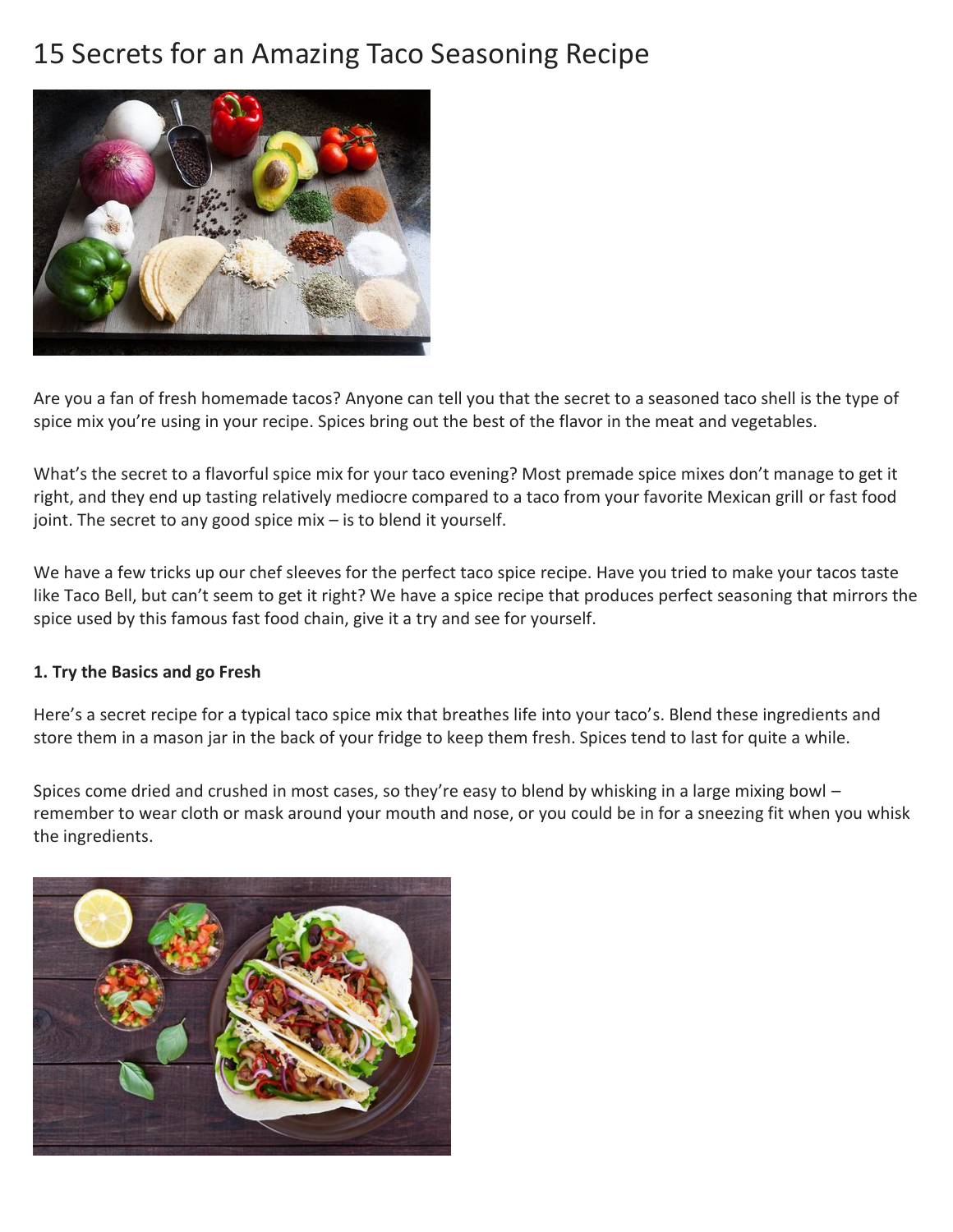#### **2. Ingredients Matter**

The spices you choose play a significant role in the final taste of the taco mix. For instance, swapping smoked paprika for regular paprika can change the entire flavor of the spice. Experiment with different combinations until you find a spice mix you think works for your taste.

Wherever possible, always shop for your spices at a spice merchant. While spices do last a long time when stored correctly, they are at risk of damage during transportation from the spice manufacturer to the store. If the spice suffers exposure to high levels of heat during transport, it might affect the final taste and constituency.

We recommend that you search for a spice dealer in your area. If you manage to find one local to you, the dealer can mix your taco spice at their shop under your directions. All you need to do is return home and place the spices in storage in the fridge to keep them fresh and full of flavor.

- 2-tablespoons all-purpose flour.
- 2-teaspoons chili powder.
- 1-½-teaspoons dried minced onion.
- 1-teaspoon smoked paprika.
- ¾-teaspoon crushed beef bouillon cube.
- ¼-teaspoon garlic powder.
- ¼-teaspoon cayenne pepper.
- ¼-teaspoon white sugar.
- 1-¼- teaspoons salt.

This seasoning mix works brilliantly on taco's, but it also makes an excellent addition to any beef or chicken recipe that needs a little flair. Try it with your bolognese recipe, or sprinkle it over your shredded chicken when you decide to make a curry.



#### **3. Cocoa Powder**

Our first secret ingredient for your taco spice mix isn't a spice. You'd probably never think about adding cocoa powder to your spices, but it's worth considering. Take your regular taco spice mix and add 2-teaspoons of cocoa powder, it delivers a slightly sweet, rounded taste to the spice that has a creamy texture.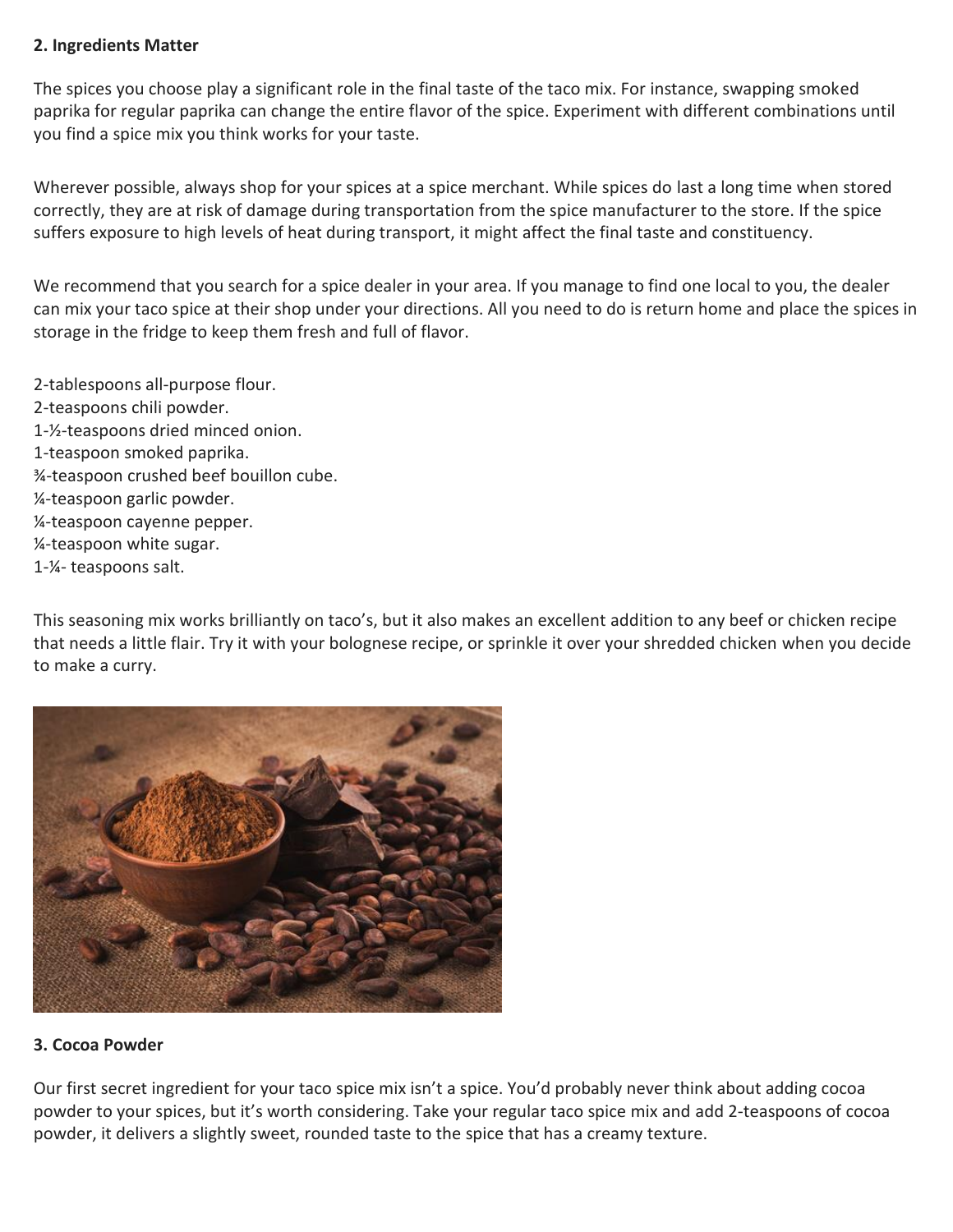We prefer to use organic, dark cocoa for our spice. Unlike its milk-chocolate cousin, dark cocoa is healthy for you. The powder contains high levels of antioxidants that assist your body with removing free-radicals from your bloodstream. These antioxidants are only available in the dark cocoa version of the product, and you can even use this addition to your recipe for seasoning enchilada sauce.

Cocoa powder won't overpower your spice mix with a chocolate flavor. When used in the right ratio, cocoa powder adds flavor depth to the characteristics of the other spices and accentuates their aroma.



### **4. Homemade is Heavenly**

Buying your spice mix from the store means that you're relying on someone else to manage the flavors in your taco's. We don't know about you, but we would prefer to have control of the spices we put in our food. After all, you wouldn't expect someone else to follow your recipe and produce the same result as you would you?

Making spice is a fun experiment. When you find a secret blend that you think is perfect, it becomes your trademark. Can you imagine your friends lining up at your front door for taco night? Who needs Taco Bell when your version tastes even better? Skip the store-bought powders full of MSG and other harmful ingredients and make your own.

The best part about making a spice mix is that there's no complicated recipe to follow, no cooking time, and very little leftover mess in the kitchen. All you need to make a fragrant secret spice is the ingredients, a mixing bowl and a whisk – don't forget the mason jar for storage.

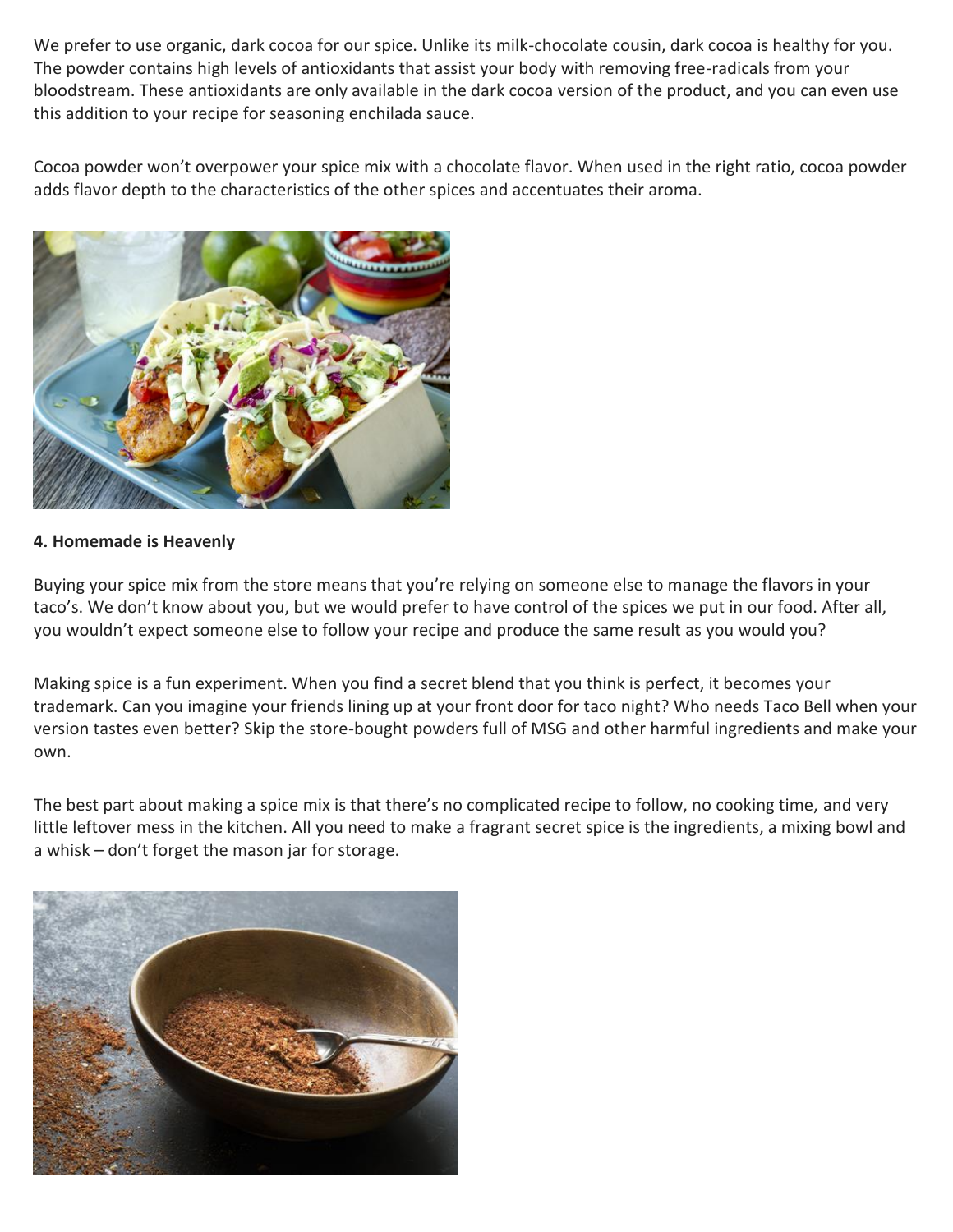#### **5. Save Money with Homemade Seasoning**

Have you seen the prices of fresh spices at the store recently? They're a dollar! No, that's not intended to be a joke. While a dollar may not seem like a heavy price for a bag of spice, it adds up over the course of the year to a sizable expense.

Cut your spice budget into a fraction of what you'd spend on store-bought spice by making your own. Buying bulk spice and mixing it yourself can save you quite a bit of money, especially if you find yourself using spices regularly. Most households use spices in almost every dish they cook. Buying in bulk allows you to mix your taco spice and store the extra spices for use in other recipes.

Spice wholesalers typically move a lot of their product. Therefore, they offer their spice at a discounted price to the pre-made bottle and packets of seasoning you find at the grocery store.



# **6. Add Some Cornstarch**

Cornstarch is a secret ingredient you'd likely never expect to find in a spice mix. However, cornstarch is an essential component of our taco mix. We love this addition and won't mix up a batch of spice without it taking its rightful place in the list of ingredients.

Adding cornstarch isn't so much for its flavor. The stuff is pretty bland. However, it's a real win when it comes time to cook your mince or chicken. Cornstarch absorbs the moisture in the meat and turns it into a creamy sauce that's full of flavor from the other spices. If you've ever enjoyed a taco and noticed that the meat seems to have a creamsauce appearance, that's cornstarch working its magic.

The next time you visit a taco stand, ask them if they use cornstarch in their recipe, the chances are they do  $$ especially if they make a delicious taco. Try this ingredient in your spice mix, and you'll be surprised at the delicious results.

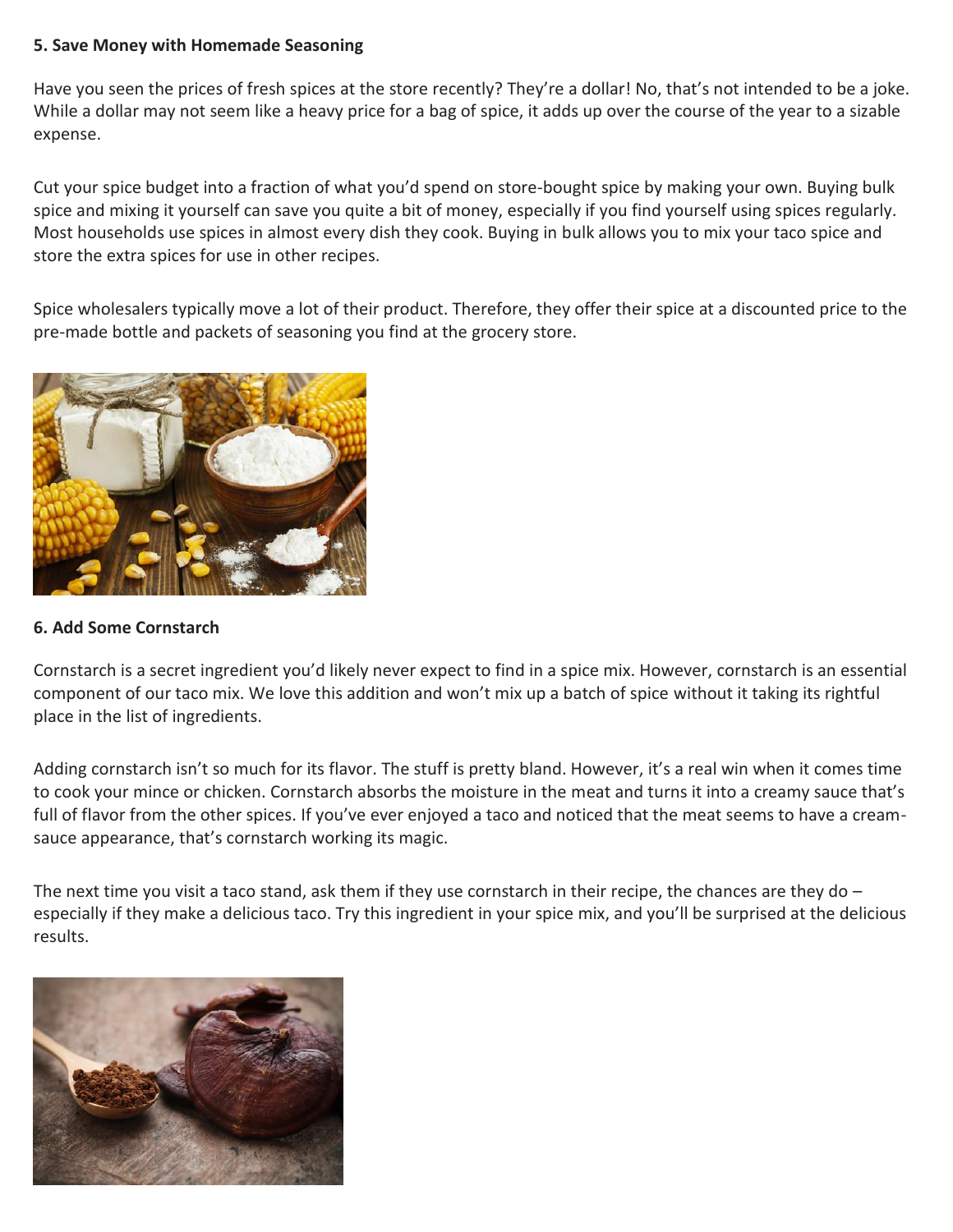## **7. Try Out Dried Mushroom Powder**

This ingredient may not seem like something you'd expect to find in a taco mix, but we assure you that it's well worth your while t include it in your recipe. Adding powdered mushrooms to your mix gives the spice a burst of flavor that complements the other spices.

If you use plenty of mushrooms in your cooking, then you may notice how they accentuate the other flavors of the meal while providing a creamy taste that's ever so smooth. Try making a bolognese without mushrooms, and it doesn't even taste like the same meal.

Some manufacturers make mushroom powder, but we feel that it's more cost effective to make your own. Plus, if you decide to make a mushroom powder, you can use any species of mushroom, or a blend of mushrooms, that you prefer.

Our favorite are oyster mushrooms. We dry them out in the sun until they're crisp and then grind them into powder using a coffee grinder.



#### **8. Tomato Ketchup**

Ketchup is a staple on the tables of diners across the country. Can you even name a more popular sauce? Surprisingly enough, it makes a fantastic addition to the spice mix as well. It's crucial that you don't add the ketchup to your fresh spice mix that you intend on storing in the fridge, that would work out to a culinary nightmare.

When you're prepping the taco meat, add the spice mix to 2-tablespoons of tomato ketchup in a medium mixing bowl. Whisk the ingredients together and then use it to season your meat before you add it to the skillet or saucepan. Remember to whisk the spices properly, or you'll end up with a disproportionate amount of seasoning to ketchup ratio.

Tomato ketchup is surprisingly healthy – provided that you choose a brand that doesn't use sugar in their recipe. We recommend sourcing a bottle of sugar-free tomato ketchup from your local health food store to use in your spice recipe.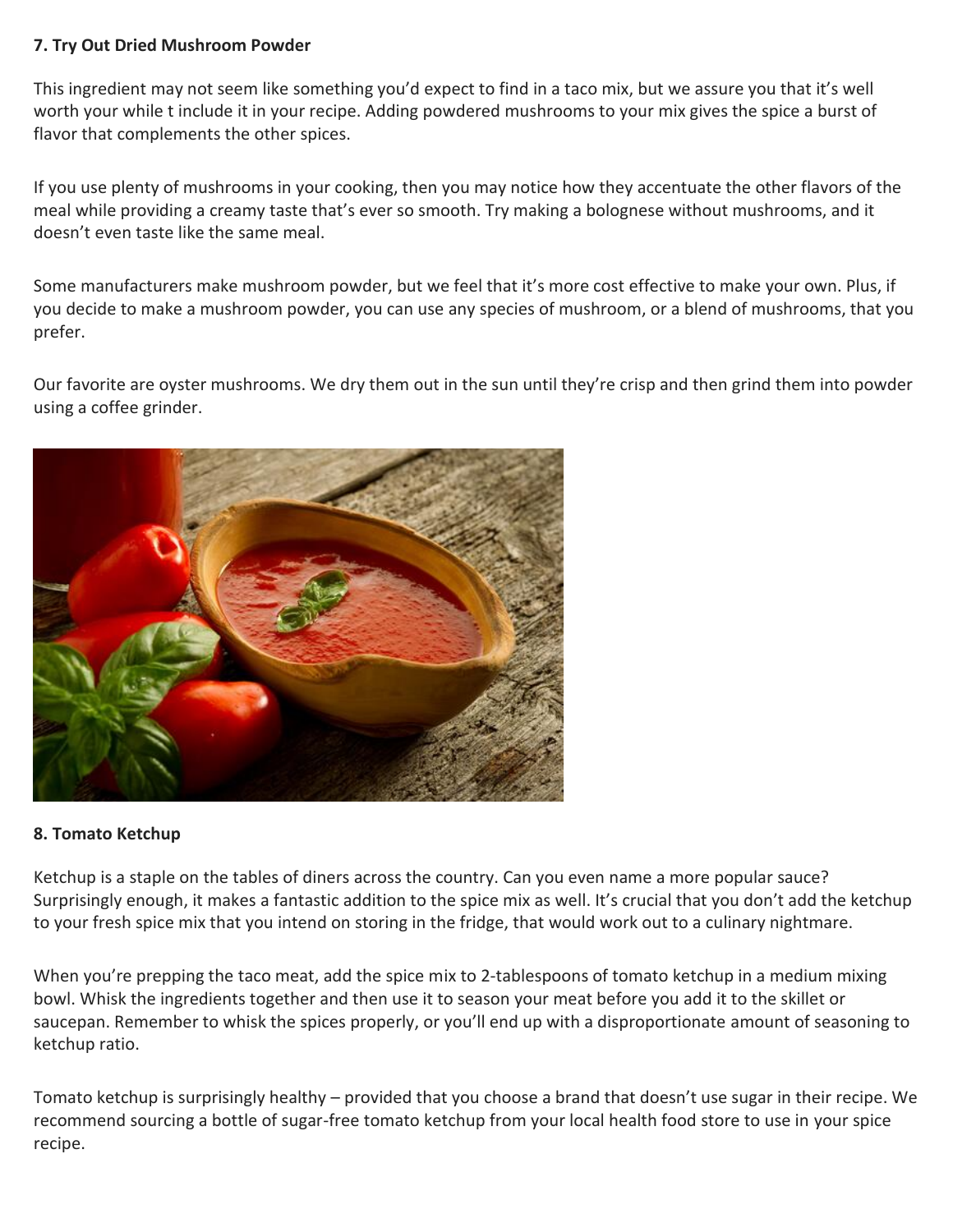

### **9. Diced Pineapple**

Here's another secret ingredient that most people would never consider adding to their taco spice mix. Diced pineapple is a flavorful addition to any recipe. We first came across this idea on a trip to India. Pineapple served on skewers with a dash of curry powder is a tasty street food found on every street corner in the country. We had to give it a try – and we found it to be a delicious combination.

When we returned home to the U.S, we decided to give pineapple a try in our taco seasoning. The results were spectacular. The pineapple amplifies the taste of the seasoning, creating a flavor explosion that's magnificent.

During your meal prep, peel a pineapple and remove the core from the fruit. Dice up the pineapple into small chunks and throw in your seasoning. Make sure you mix the ingredients quickly, as pineapple tends to absorb the spices rapidly. Add the pineapple to the meat while you're cooking and admire the fragrant aroma that wafts from the skillet as it cooks.

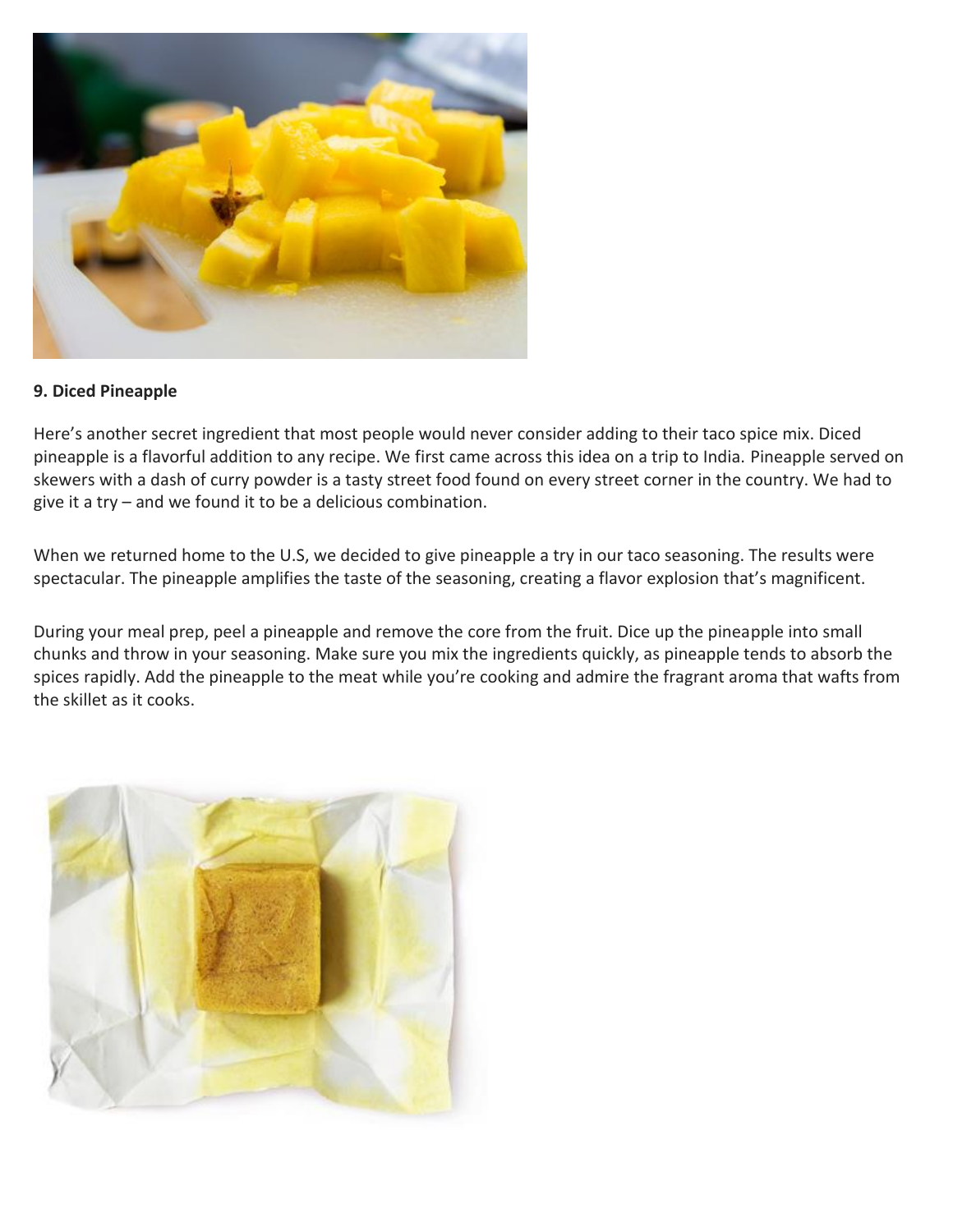#### **10. Beef bouillon and Chicken stock**

Have you tried to cook a lasagna or beef bolognese without beef stock? If you did use this approach, the chances are that you ended up with a bolognese that tasted like cardboard instead of beef. The addition of a cube of beef bouillon makes a world of difference in any meal using ground beef.

Break up the stock cube and whisk it into your spice mix. If you've bought a premade spice mix from a spice wholesaler, you'll have to wait till you get home to add the bouillon. Mix a ½-pound of spice mix with one cube of stock for the best results.

Therefore, it would make sense to add it to your taco spice mix as well. We use two different taco spice recipes. The first one has the addition of beef stock for ground mince dishes. The second taco spice includes a cube of chicken stock for poultry dishes.



#### **11. Brown Sugar**

Sugar isn't only for baking. Sweeten up your spice mix with the addition of some light brown sugar. Add a tablespoon of light brown sugar to your ready-made spice mix and give it a sweet touch that tastes fantastic on taco meat. Sugar mixes well with the other spices, and it won't clump up when you store it in the fridge – provided that you've mixed it in well with the other ingredients.

The addition of sugar caramelizes the other ingredients in the taco mix, giving them a sweeter flavor that's out-ofthis-world. If you enjoy onions in your taco recipe, then the addition of sugar to the spice is a must if you want to experience caramelized spicy onions with your favorite Mexican meal.

We recommend this sugar spice mix for beef and fish tacos, for some reason – it doesn't seem to have the same taste effect with chicken taco's, stick to your regular spice mix instead.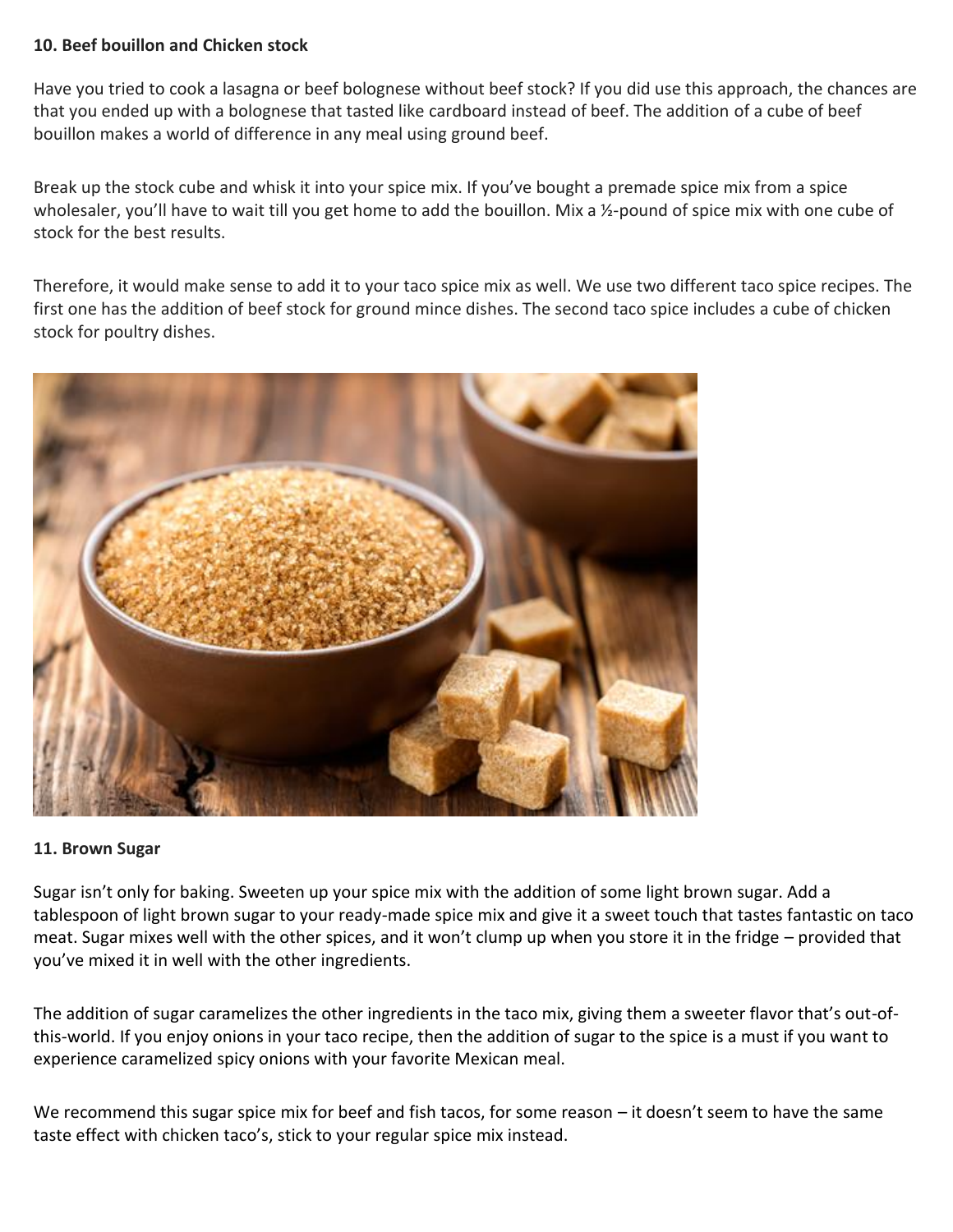

### **12. Sriracha**

We love this hot sauce from Thailand. The spicy undertone has a hint of garlic, and it may surprise you to learn that jalapenos are the peppers in this sauce. The reason why we choose Sriracha is that the manufacturer uses less vinegar in the recipe than found in other hot sauces. The result is a flavorful spicy taste that works well with your taco spice recipe.

Once again, we don't recommend adding Sriracha sauce to your dry powder mix. Its best to add a teaspoon to a medium mixing bowl, pour in the spices and then whisk everything together until well-blended. The heat from Sriracha isn't that hard to handle, and it's not like it has a high rating on the Scoville scale. Instead, the sauce focuses on an aromatic blend of chili and garlic that tastes and smells terrific.

Rub the Sriracha spice mix into the meat and send it to the skillet to cook. Sriracha is a fantastic addition to beef and chicken taco meat.

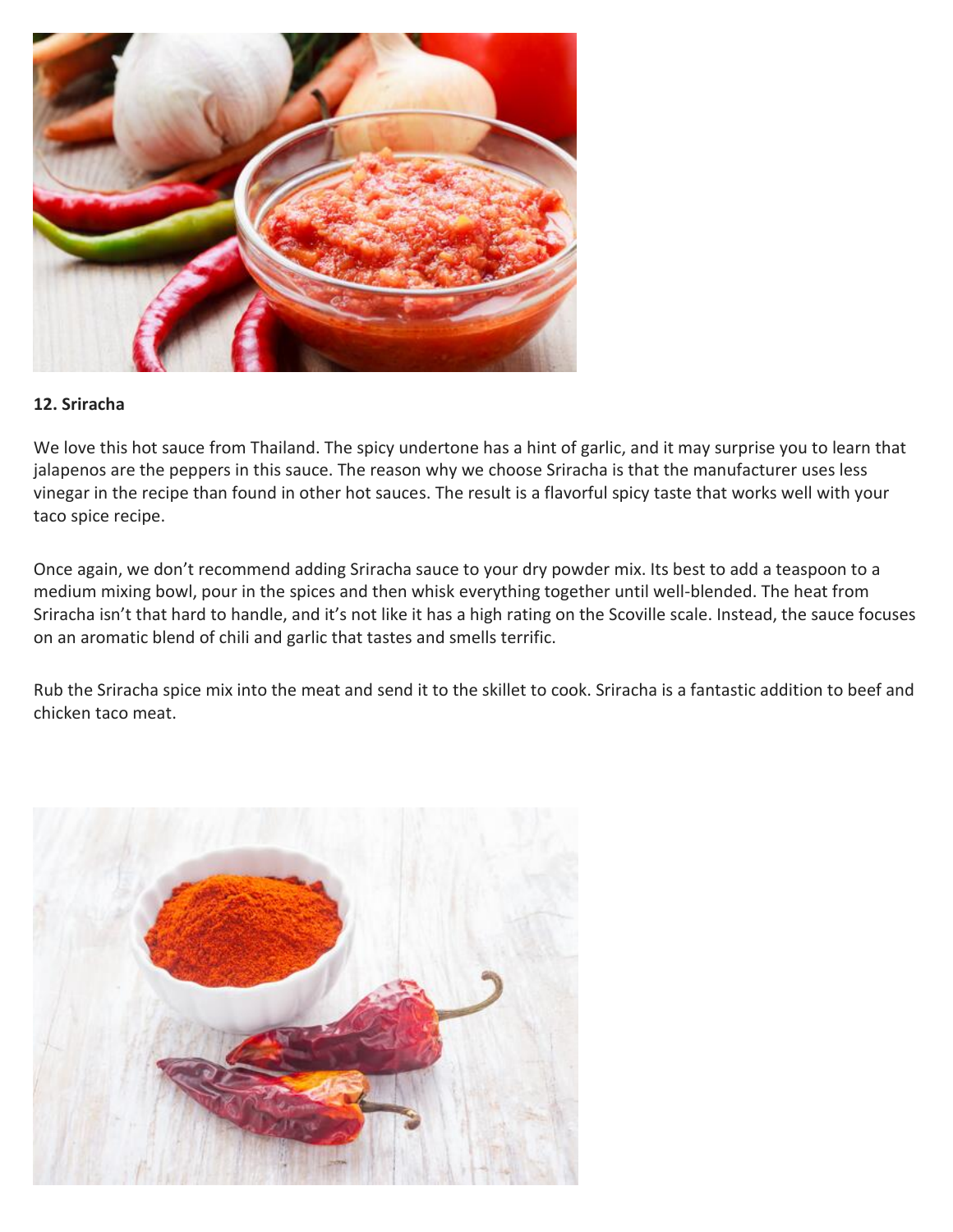## **13. Choose a Top Brand Chili Powder**

Did you know that chili spice doesn't contain much chili? The powder is a blend of various spices to form a flavorful and spicy mix. Chili powder contains many of the spices you find in traditional taco spice mix but in different ratios. Cumin and garlic powder are prime examples of spices used in chili powder mixes, they take the edge off of the sharp chili taste and round it out with subtle hints of other flavors.

Taco spice is broken down into two different flavor essentials – earthiness and heat. These characteristics are an essential feature to pay attention to when making your spice mix. Don't overdo the chili and leave the rest of the spices to a minimum. It's best to use an even blend of everything, with chili powder and cumin as the base.

Choose a top-brand chili powder that's available from a spice merchant, skip the store-bought stuff and create a spice mix that full of magical flavor.



# **14. All-Purpose Flour**

No, we're not baking a cake – we're making chili spice! Did you ever imagine that flour is a vital component of taco spice? All-purpose flour works much in the same manner as corn flour when added to taco seasoning.

The flour soaks up the juices of the meat and provides a creamy taste and texture to the chicken or beef in the taco. We prefer the starchy constituency of all-purpose flour. We find that it has a higher capacity for containing flavor than using whole-wheat flour.

Your spice merchant probably doesn't keep all-purpose flour on hand to mix with their spices, so it's going to be up to you to add it to the mix. Add 10-tablespoons of flour to every ¼-pound of the spice mix. You'll notice the white tinge it gives to all the other ingredients. It's safe to store the mixed flour spice in the fridge as it won't clump up on you.